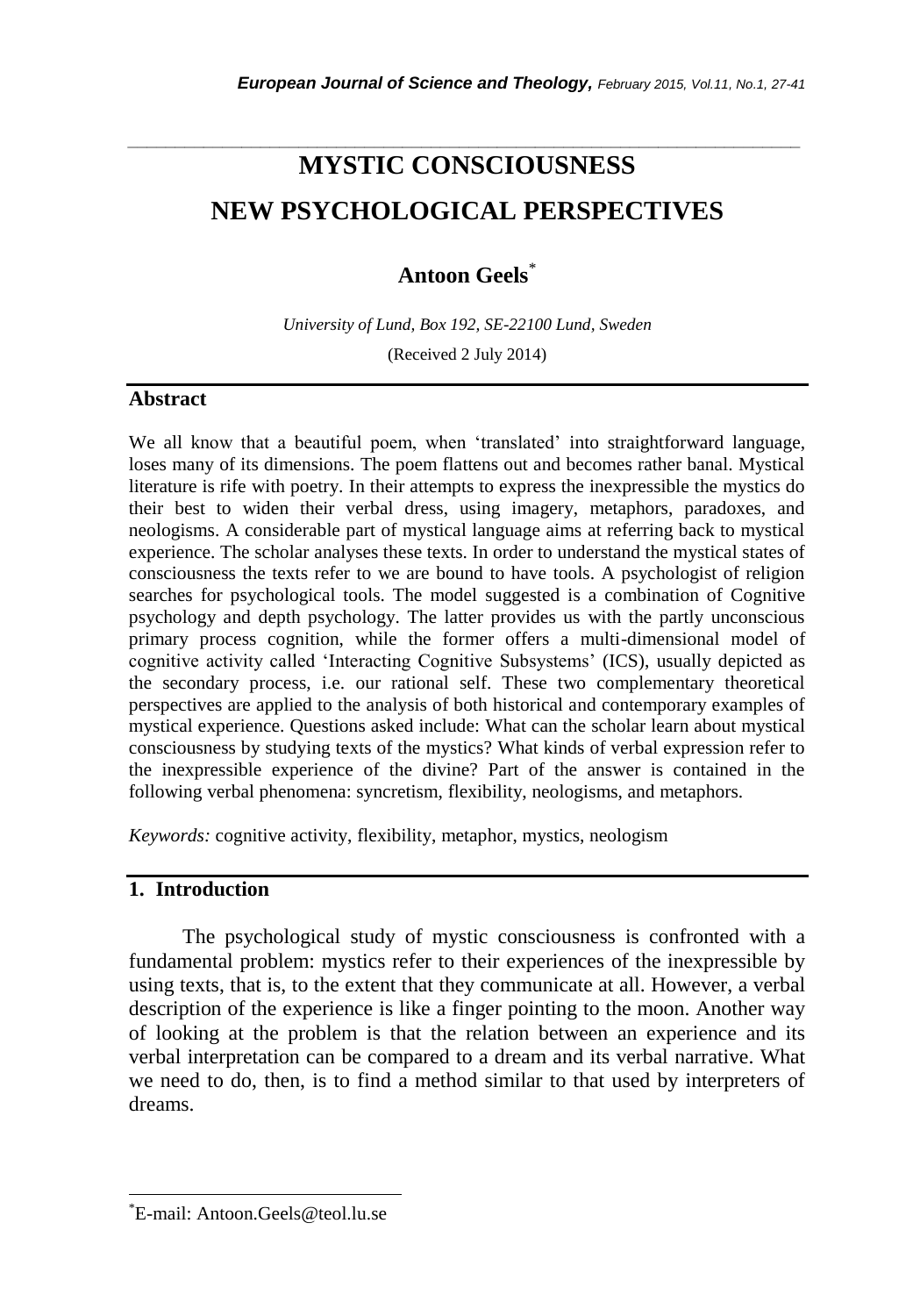It is my intention to present such a model, or perhaps models. Let me state from the outset that it is my sincere conviction that models, however complex, cannot grasp the complexity of the experience. But if you are a psychologist of religion that is what you are supposed to do. Mystic experiences, just like dreams or nightmares, differ from verbal reports, which can never capture the full complexity of the states referred to. Just like the interpreter of dreams we will have to try to understand the cognitive processes involved. What we need, to start with, is a multidimensional model of a human as a cognitive being.

In recent years quite a few models of so-called dual processing have been presented within Cognitive psychology. Below is an example of dual processing [1].

# *1.1. A dual-processing model: cognitive-experiential self-theory (CEST)*

#### *1.1.1. Rational System Experiential System*

- 
- 
- 
- 
- 
- 1. Deliberative, analytical 1. Automatic, rapid, effortless
- 2. Medium of language 2. Holistic, nonverbal form
- 3. Relatively affect-free 3. Intimate affects, highly compelling
- 4. High-level abstractions 4. Crude, concrete conceptions
- 5. Brief evolutionary history 5. Long evolutionary history

I do not think, however, that Cognitive psychology is sufficient in order to analyze mystic consciousness, unless unconscious processes are included as a type of information processing. To mention just one example: the work of Antonio R. Damasio [2, 3] and others have pointed to the importance of emotion for cognition. In this paper I will present cognitive processes separately. After that I will try to combine a cognitive model with a model from depth psychology. Finally, I will address the problem of operationalization; in other words, how the model can be applied to the analysis of mystic experience.

But first of all, let us read a poem written by the German medieval mystic, Mechthild of Magdeburg. This is an example of a text referring to mystic experience. The mystic often chooses poetry as a better medium than prose. I will then 'translate' the same poem into more straightforward language. How does that influence our reading of the poem?

"The sweet dew of the eternal Trinity gushed forth from the fountain of the everlasting Godhead into the flower of the chosen maid; and the fruit of this flower is an immortal God and a mortal man and a living hope of eternal life. And our redeemer became a Bridegroom. The bride became exhilarated at the sight of this noble countenance." [4] Now the more straightforward wording of these lines, which can go like

this: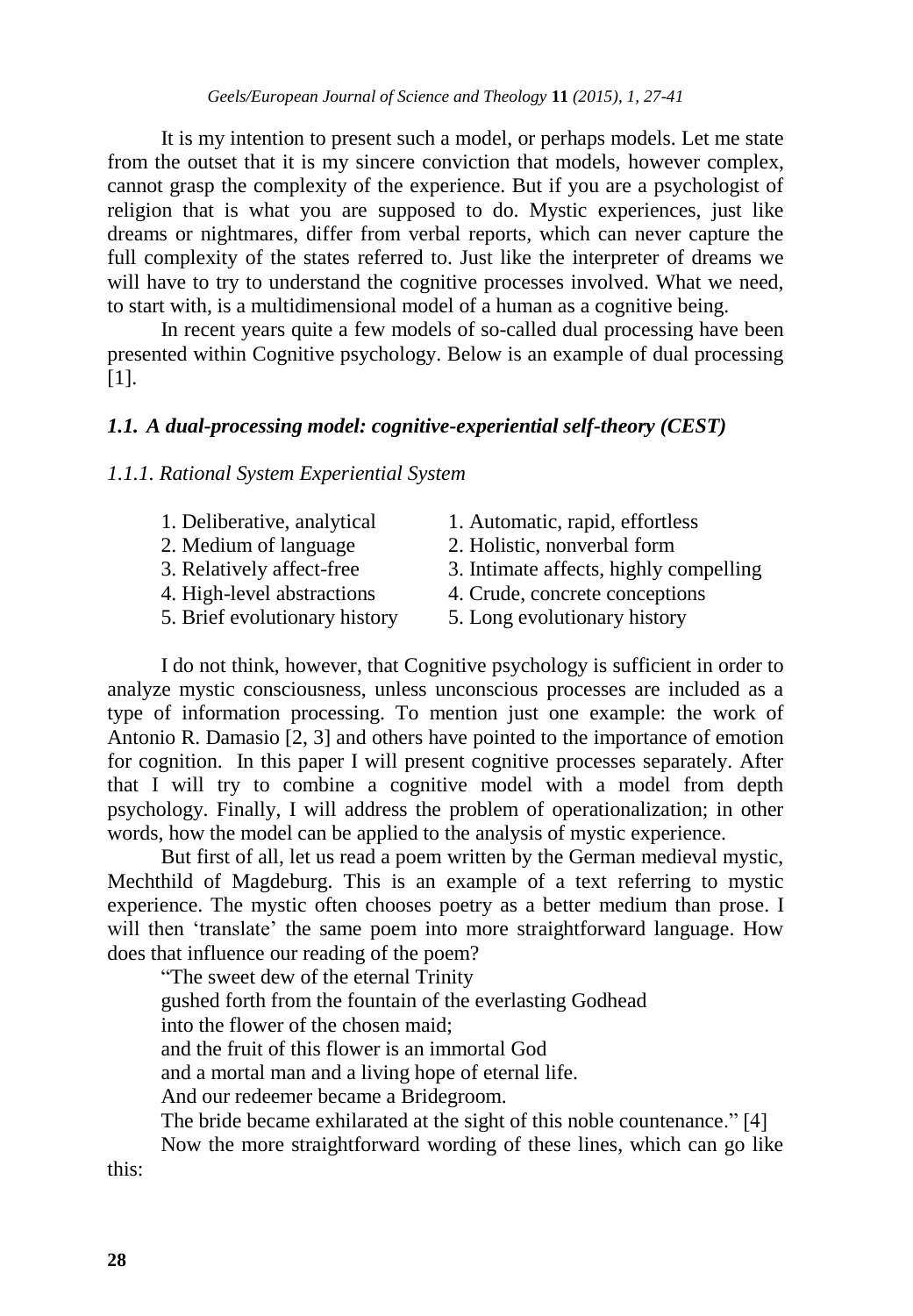The Trinity without beginning gushed semen from its eternal source into the chosen maid who gave birth to an immortal God who simultaneously is a mortal man who can give us eternal life. And our redeemer became a Bridegroom. When the maid saw his face she became involved.

Poetry can give rise to another kind of understanding as compared with simple phrases. Poetry can give us associations, imagery, emotions, etc. The sum total of a poem is, in other words, more than the number of specific words. In addition, if we listen to the poem read by a skilful actor, then we will also be influenced by intonation, pauses, facial expression, and body language. A psychological understanding of these two kinds of reading requires a model for different types of cognitive activity.

The model as presented below can also shed light on a diversity of mystical techniques or spiritual exercises, as well as the kind of experiences they might possibly lead to. We are dealing with complex processes; capturing them is a delicate task for the psychologist of religion. That is why we need to extend or integrate cognitive psychology with depth psychology. We should not forget, however, that the object of our study is texts, written by mystics in order to describe their experiences and reflections on them.

As mentioned, it is obvious that verbal expressions used by mystics are referring to states of mind which are all but verbal! But what we have are almost exclusively verbal reports. These reports show attempts to widen the verbal dress, which appears to be too narrow for the mystic. Using an abundance of paradoxes, metaphors, neologisms, poetry, and verbal syncretism, the mystic tries to express the inexpressible. What is needed, then, is a model of analysis which enables us to reach levels of consciousness beyond the written or spoken word. It is my conviction that the basis for such a model must be a multidimensional view of personality, including elements from depth psychology. Although depth psychology is usually excluded from the agenda of the cognitive psychologist, I think we cannot do without this dimension. A holistic understanding of human psychological functioning must include preconscious and unconscious mechanisms. The object of this article is to suggest such a model.

I want to stress, however, that there are many models. Let me show you another one, which I still think is useful (organismic model).

## **2. Two assumptions**

The line of argument is based on two assumptions. The first one is that the most fruitful starting point is a general systems approach. Systems are defined as "complexes of elements standing in interaction" [5, 6]. In his trailblazing study from 1968 the biologist Ludwig von Bertalanffy refers to a number of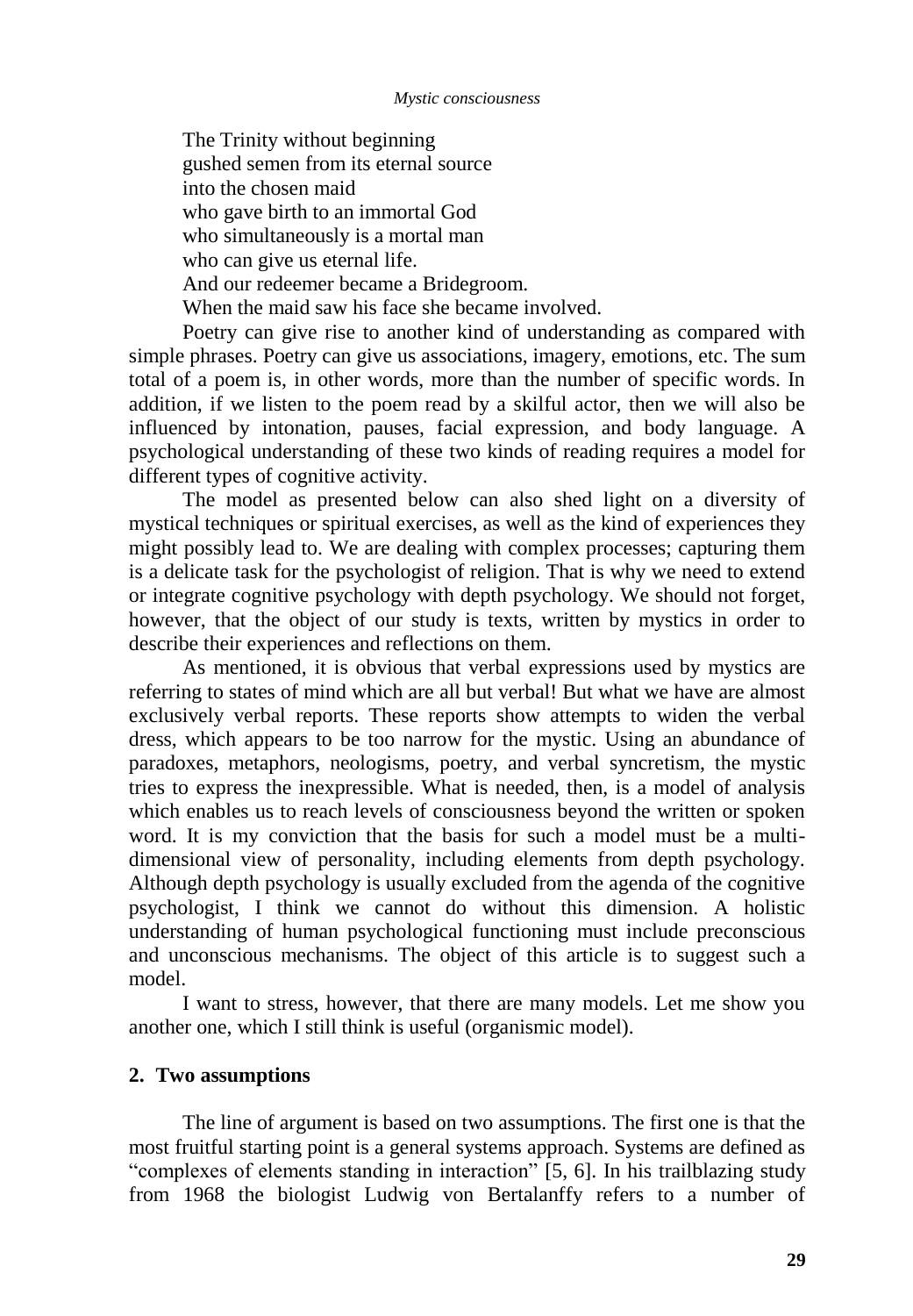psychologists and psychiatrists connecting with a systems approach. Some of them were Henry Murray and Gordon W. Allport within personality psychology; Jean Piaget and Heinz Werner in developmental psychology; Abraham Maslow in humanistic psychology; and Silvano Arieti and Carl Rogers in Psychiatry and psychotherapy [5, p. 205].

Human personality can be regarded as a system in the above mentioned sense. For several decades I have based my thinking on such an approach, attempting to bridge the gap between Cognitive psychology and depth psychology.

The second assumption pertains to Developmental psychology. Among its proponents one finds psychologists who base their theorizing on an organismicholistic view on development. Such a view is fundamental for one of the most well-known developmental psychologists of the  $20<sup>th</sup>$  century. I am referring to Heinz Werner (1890-1964), born in Austria, but eventually working in the United States. According to this view, "Every behavioral act, whether outward bodily movement or internalized cognitive operation, gains its significance and status in terms of its role in the overall functioning of the organism." [7] In addition to this, Werner advocates the teleological principle that the organism is intentional, its activity is directed. The overall goal of the organism is to survive as a biological and psychological being in a complex environment.

Werner interlaces the organismic-holistic view of humanity with a developmental perspective. Wherever there is development, he states, one can observe that "it proceeds from a state of relative globality and lack of differentiation to a state of increasing differentiation, articulation, and hierarchic integration" [8].

Supported by other scholars, one could possibly object that Werner, as well as other developmental psychologists, for example Piaget, do not include aspects from depth psychology. In other words, there is something lacking in the organismic model of Werner [9]. It is the goal of this article to propose an attempt to combine cognitive aspects of development with psychodynamic factors. In this way the organismic model can be developed into an even more holistic view, here headlined as the marriage between Ego and Id.

# **3. Depth psychology - Id-oriented cognitive processes and religious experience**

The concept of cognition can refer to a number of different processes, for example perception, concept formation, learning, memory, and problem-solving. It can also comprise emotional experiences, so-called "hot cognition". In addition, one can include unconscious or preconscious processes, or even primary process mentation [10]. The psychoanalytic distinction between primary and secondary process cognition is, in fact, another example of dual processing. Primary process activity is related to early development, and is characterized by displacement, condensation, and symbolization, a free flow of imagery and thoughts [11, 12]. The secondary process is our rational thought.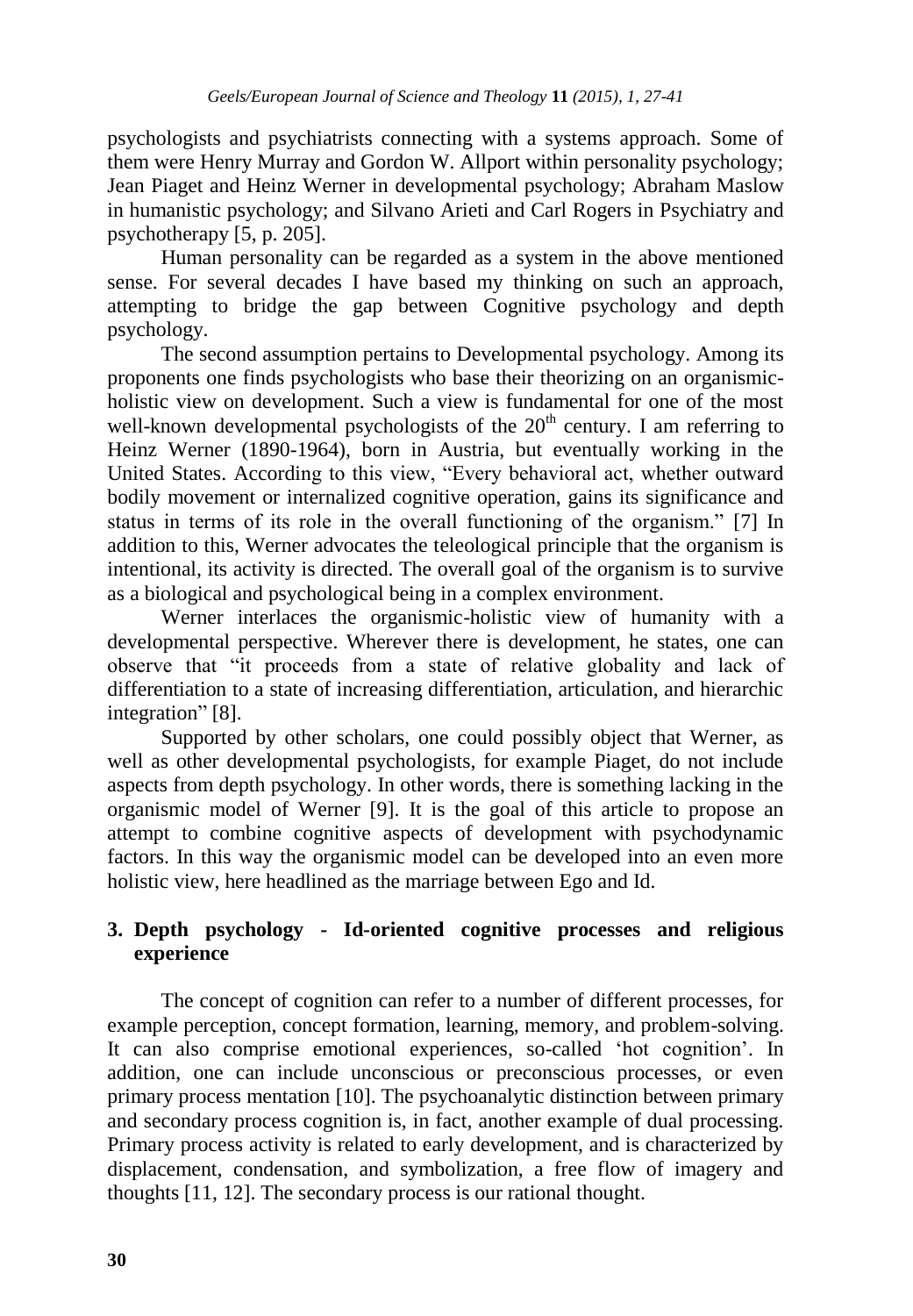We must reach beyond the classical Freudian view of development, expressed by him in the famous words "Wo Es war, soll Ich werden", where Id was, there Ego shall come into being. To make the unconscious conscious is not enough. "It is the transference between them that makes a human life, that makes a life human." [12, 13] Loewald is in agreement with many other psychoanalytically oriented scholars when he states that the development from Id to Ego does not follow a straight line, or "a movement further and further away from Id". The Freudian view that the rational Ego should not be contaminated by our irrational Id is countered by Loewald and others. Instead they emphasize that the Id and its processes and contents is continually with us and reminds us of its existence. It would be a severe loss if we were to lose contact with it.

The id, the unconscious modes and contents of human experience, should remain available. If they are in danger of being unavailable – no matter what state of perfection our 'intellect' may have reached – or if there is danger of no longer responding to them, *it is our task as historical beings to resume our history making by finding a way back to them so that they may be transformed*, and away from a frozen ego [12, p. 22; 13; 14].

In another writing Loewald reminds us of Heinz Werner"s view of human development. The dynamic unconsciousness, a concept Loewald usually calls the Id, "may become integrated into a higher form of mental organization, or organized within a hierarchy of differentiated levels of mentation" [12, p. 13, 19]. This integration is what we may call the marriage of Ego and Id.

All this not only means that we carry our different ages with us, so to speak, but that we should take responsibility for them and integrate earlier unconscious forms of experience with our more developed self. "To be an adult", Loewald writes, "means that; it does not mean leaving the child in us behind [12, p. 21]. (The good marriage between Ego and Id has also been observed by other authors too [15-22].) In other words, Loewald and a considerable number of psychoanalytically oriented scholars have reached beyond the earlier position that the actualization of earlier psychic functioning is to be understood as a regression in the service of the ego. We are not dealing with regression but with progression or reconstruction within a more developed self, a kind of reciprocity in the development of Id and Ego. Loewald"s reformulation of the primary process in more positive terms, James W. Jones writes: "enables him to appreciate religion in ways that Freud – with his totally negative view of the primary process – never could" [23].

All these thoughts about what we have called the fruitful union of Ego and Id are evidently relevant to the study not only of religious experience – especially those of an intense kind – but also of creativity. As far as intense religious experience is concerned, I have in earlier studies of visions in contemporary Sweden tried to show that religious visions, which usually arise in situations of life crisis, can be interpreted psychologically as primary process directed autosymbolic representations, chosen by the synthetic function of the ego in order to establish homeostasis [24-26]. It is striking that the content of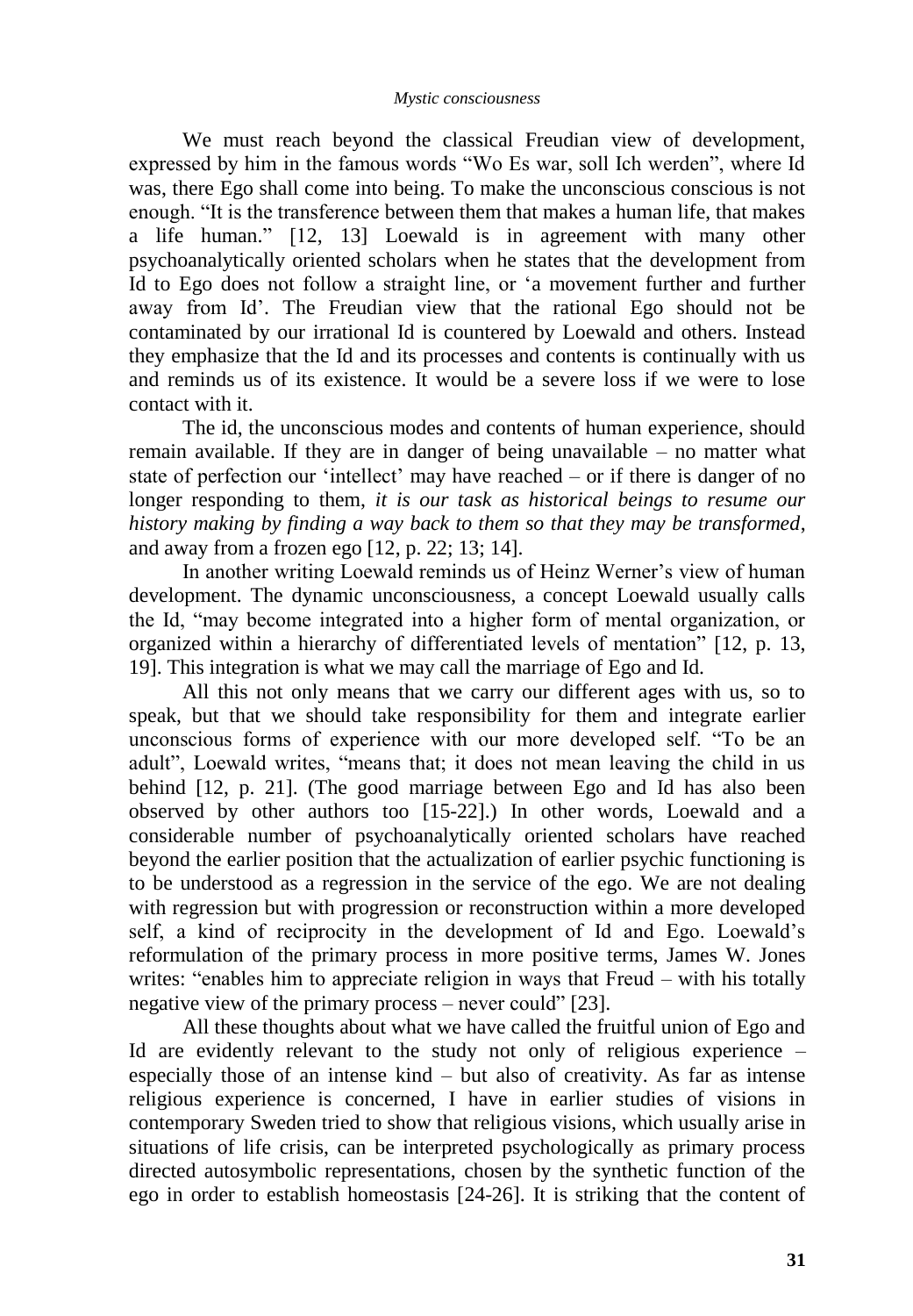religious visions fits so well into life situations of disorder; the vision answers to the needs of the visionary. The vision immediately establishes order in chaos; it "shapes" the conflict – and solves it! In other words, religious visions, or object representations like Jesus, Muhammad, the Goddess Kali, or angels, are symbolic representations of order that counter chaos. Harmony has again been established. Chaos lives next to God, the poet says.

My theoretical reflections on religious visions are in harmony with the position of Loewald. According to him there are links between primary process mentation and religious experience. Or, in more precise terms, religious experience can be regarded as a result of the fruitful dialectical interplay between primary and secondary process cognition, an interplay between the irrational Id and the rational Ego. This type of consciousness is a result of increasing differentiation and integration, if we wish to use the terminology of Werner. It is the true meaning of the word *conscire*, knowing together [12, p. 41, 57, 65].

Psychological development can be seen as a double spiral, consisting of the Ego and the Id, which can mutually enrich each other. Without integrating processes of the Id we become "less" human. If we do not make use of our total capacities, the result is a kind of psychological atrophy. But if we acknowledge the fruitful encounter between Ego and Id, Loewald writes, "then we may be at a point where psychoanalysis can begin to contribute in its own way to the understanding of religious experience, instead of ignoring or rejecting its genuine validity or treating it as a mark of human immaturity" [12, p. 73].

In his work on sublimation Loewald returns to the capacity of the primary process to create unity in a world of multiplicity. He now touches upon the meaning of the symbol in order to re-establish this unity: "the experience of unity is restored, or at least evoked, in the form of symbolic linkage" [27]. Symbols are links to the primary process. Religious symbols and experiences are neither a pure product of the unconscious nor a result of our rational consciousness. They are influenced by both ways of functioning – the marriage of Ego and Id. Religious experience, so Loewald states, can carry with it "a mourning of lost original oneness and a celebration of oneness regained" [27].

#### **4. Ego-oriented processes and religious experience**

Within mainstream psychology one can notice a growing awareness of the complexity of cognition. It has become rather common to speak about so-called rational or cold cognition and emotional or hot cognition. In addition, one cannot exclude impressions of bodily and motor processes. In order to understand this complex activity, we need a more differentiated view of humans as interpretive and meaning seeking beings. Within cognitive psychology there is a certain measure of consensus concerning the need of a multi-dimensional perspective of humans as cognitive and emotional beings [28]. (In this article the author presents several multi-dimensional models of the relation between cognition and emotion. Leventhal & Scherer have suggested three dimensions: (1) a sensori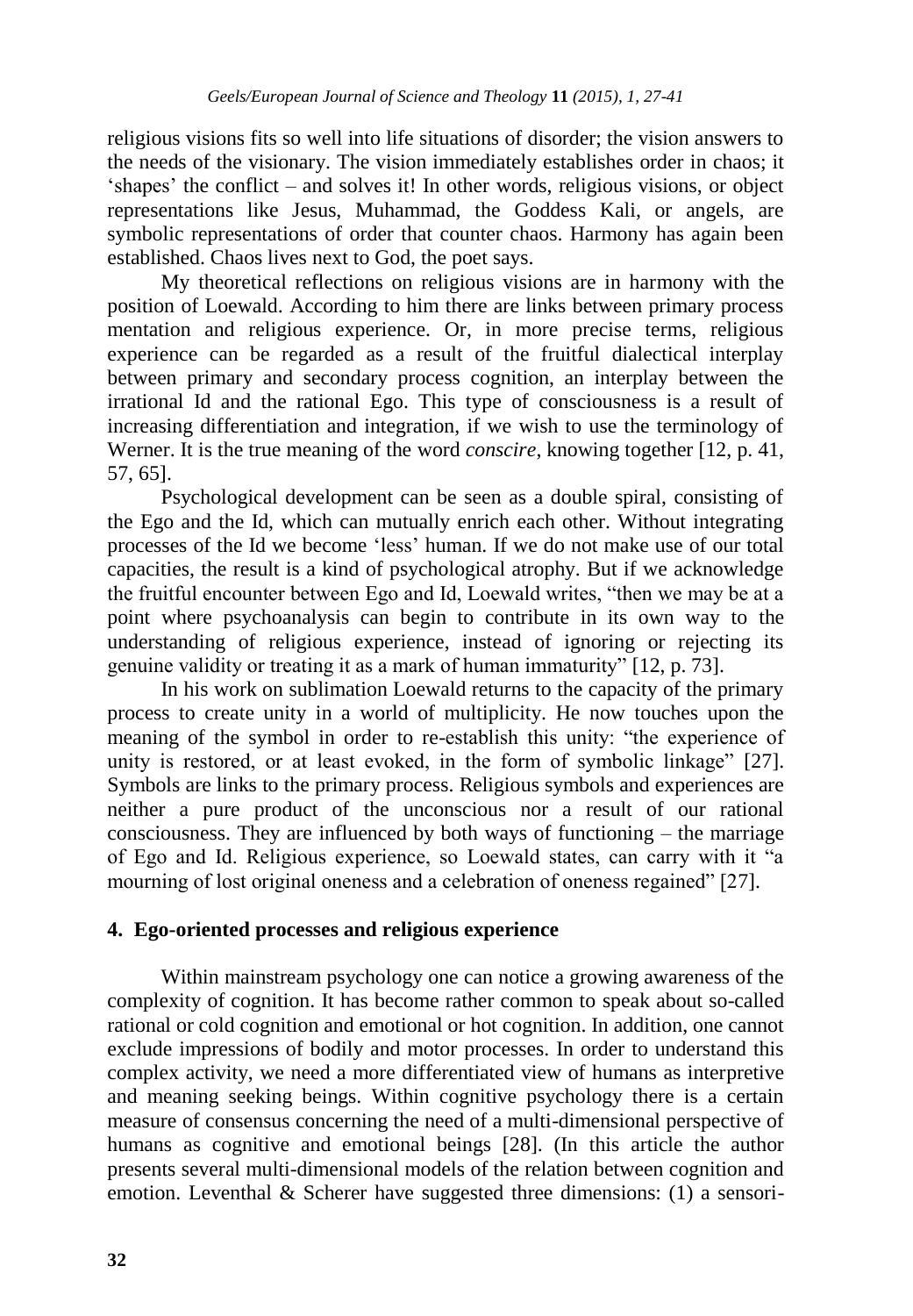motor level, (2) a schematic level, integrating the first mentioned level in imagelike prototypes, i.e. generalized schemata of emotional situations, and (3) a conceptual level, i.e. memory structures, organized in propositions. These three dimensions are *hierarchically* organized. An additional model is called SPAARS – "Schematic, Propositional, Analogical and Associative Representation Systems'.)

The most holistic model being used in the context of the psychology of religion has been suggested by the English psychologist Fraser Watts, who relies on the work of John D. Teasdale and Philip J. Barnard [29]. The model is called 'Interacting Cognitive Subsystems' (ICS), a label which indicates that these scholars relate to a general systems approach. There are nine interacting subsystems. The first three are related to *sensory and proprioceptive codes*, i.e. acoustic, visual, and body state data. Two subsystems are at an intermediate level, handling information pertaining to linguistic units, the morphonolexical subsystem, and object codes. The authors label them as *structural description codes*. In addition, there are two *effector codes*, articulatory and limb. The two most important and fundamental systems are called the propositional subsystem and the implicational subsystem. Both are *meaning codes*, the first one related to semantic space and the latter to holistic 'senses' of knowing.

The propositional system pertains to semantic relations, a rather specific kind of coding, a "knowing that". It is a serial kind of coding. The connotation is close to the objects that the words refer to and therefore propositional codes are easy to grasp. They arise as generalizations of speech-and-object codes, related to visual objects and their relations. The meaning of the word "above", for example, is a generalization of a number of experiences of spatial relations between objects [29, p. 53].

The implicational system is characterized by holistic, intuitive knowledge. From a developmental perspective it must be presumed that this system, phylogenetically speaking, is the older one, while propositional meanings have developed later as a result of differentiation [30]. Its meaning giving elements are more general or schematic. Instead of serial processing, the implicational subsystem functions with parallel processing. There is also a link to bodily and emotional states. Implicational schemata are the most comprising representations within this multi-level cognitive model. Elements from lower sensory levels are integrated with higher propositional meaning, and both into a more complex structure – the implicational subsystem.

Implicational code captures very high-level regularities in the world, the body, and the "mind". The mental entities constructed at this level can be seen as *schematic* models of experience. These schematic models represent a holistic level of meaning. It is difficult to convey this sense of meaning adequately by language since the fairly direct relationship between words and related semantic entities and relations that exist at the propositional level no longer holds at the level of implicational meaning [29, p. 54].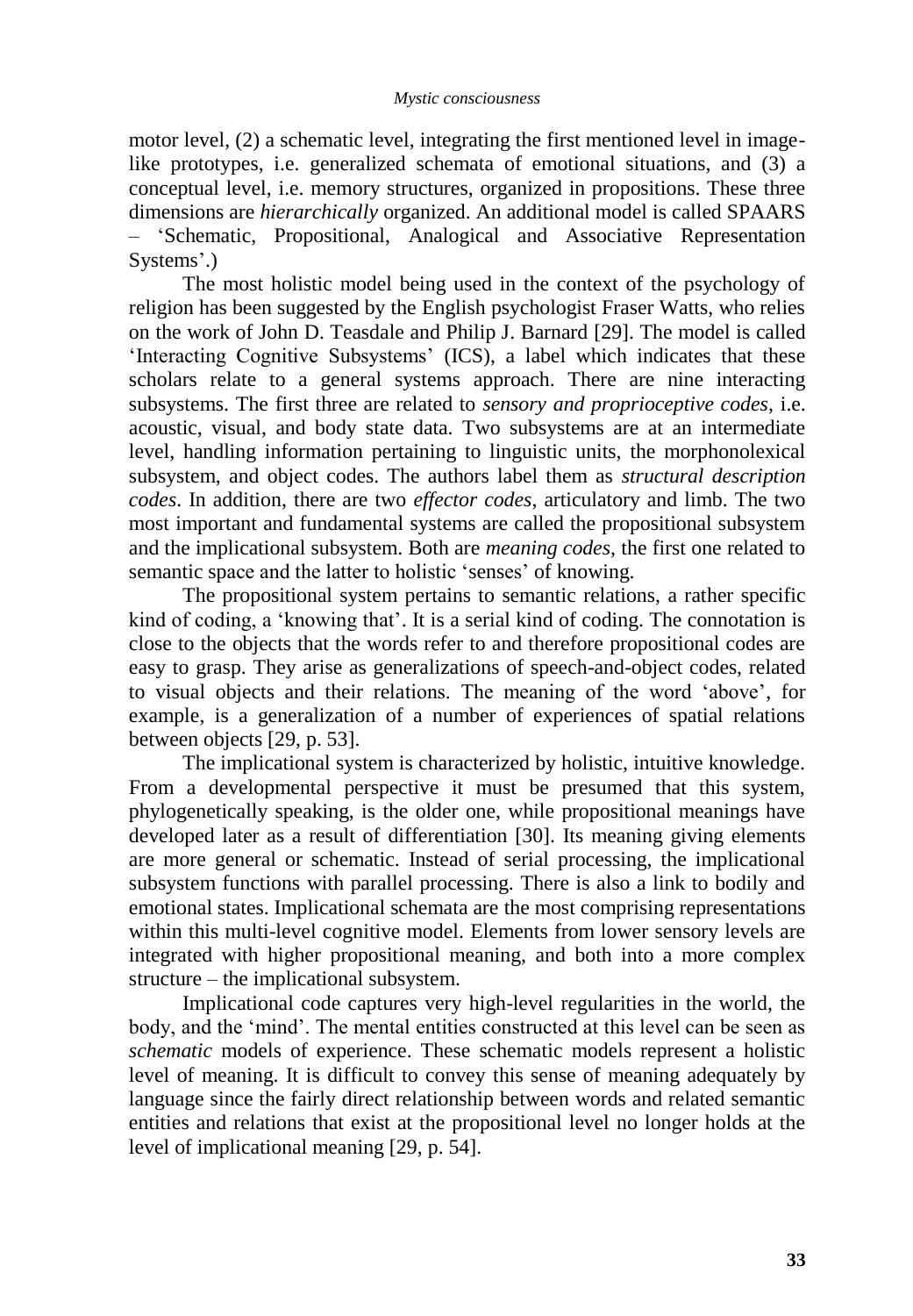It is obvious that the whole model reminds us of Werner"s definition of psychological development, quoted above: wherever there is development, it proceeds from a state of relative globality and lack of differentiation to a state of increasing differentiation, articulation, and hierarchic integration.

However, there is a paradox embedded in this line of reasoning. On the one hand the implicational subsystem is assumed to be phylogenetically older, but on the other hand it is suggested that it is the most holistic and developed way of creating meaning. How can these two seemingly opposing statements be united? The answer is easy from the viewpoint of Loewald and Werner: during the course of development, the older system is enriched by its later derivatives! Just like the relation between the primary and secondary processes, as described above, there is a certain reciprocity in the development of the implicational and propositional systems. We discuss this aspect in more detail later.

As we all know, implicational meaning comprises more than propositional meaning. Consider this example [29, p. 54ff]. One person says to someone else: "Try again". The propositional meaning is fairly clear; it means "I want you to try again". Further propositional meaning can, of course, be added. The person saying these two words may be a little girl who wants her father to save her beloved pet that has fallen down a well. Or the words could be uttered by an employer, who for the tenth time wants his employee to get the books balanced. If we add sensory elements, such as voice tone, facial expressions, and other types of non-verbal communication, then we create variations of implicational meaning, which in a holistic way captures the totality of meaning.

Every subsystem has its own code. The "cognitive architecture" of the system as a whole allows for both serial and parallel processing of information. Information from one subsystem can be transformed into the code of another subsystem. A second basic way of handling information is the copy process, which is to create an exact copy of all information and store it in the memory of the specific subsystem. Every subsystem has its own memory store. However, the same event can be stored in different subsystems. So, for example, an upsetting interpersonal encounter can be encoded and stored in parallel in sensory codes (sound, light), in perceptual codes (visual objects, speech components), in a semantic, propositional code, and in an integrative, schematic, implicational code. The last mentioned code "captures prototypical features of the situation corresponding to generic aspects of experience extracted from previous episodes. Implicational code might represent, for example, the schematic model related to the prototypical "argument with person I care for but who does not understand me' theme." [29, p. 55]

Implicational codes are more than the sum total of propositional meanings. This is clearly the case when we read poetry. "The impact of a poem depends on the combined, integrated effect of a complex of propositional meanings together with sensory contributions from the actual sounds of the words, the rhymes and meters with which they are spoken, and the visual imagery evoked." [29, p. 572] Implicational meaning can, of course, also be mediated by other arts, for example painting, music, and drama.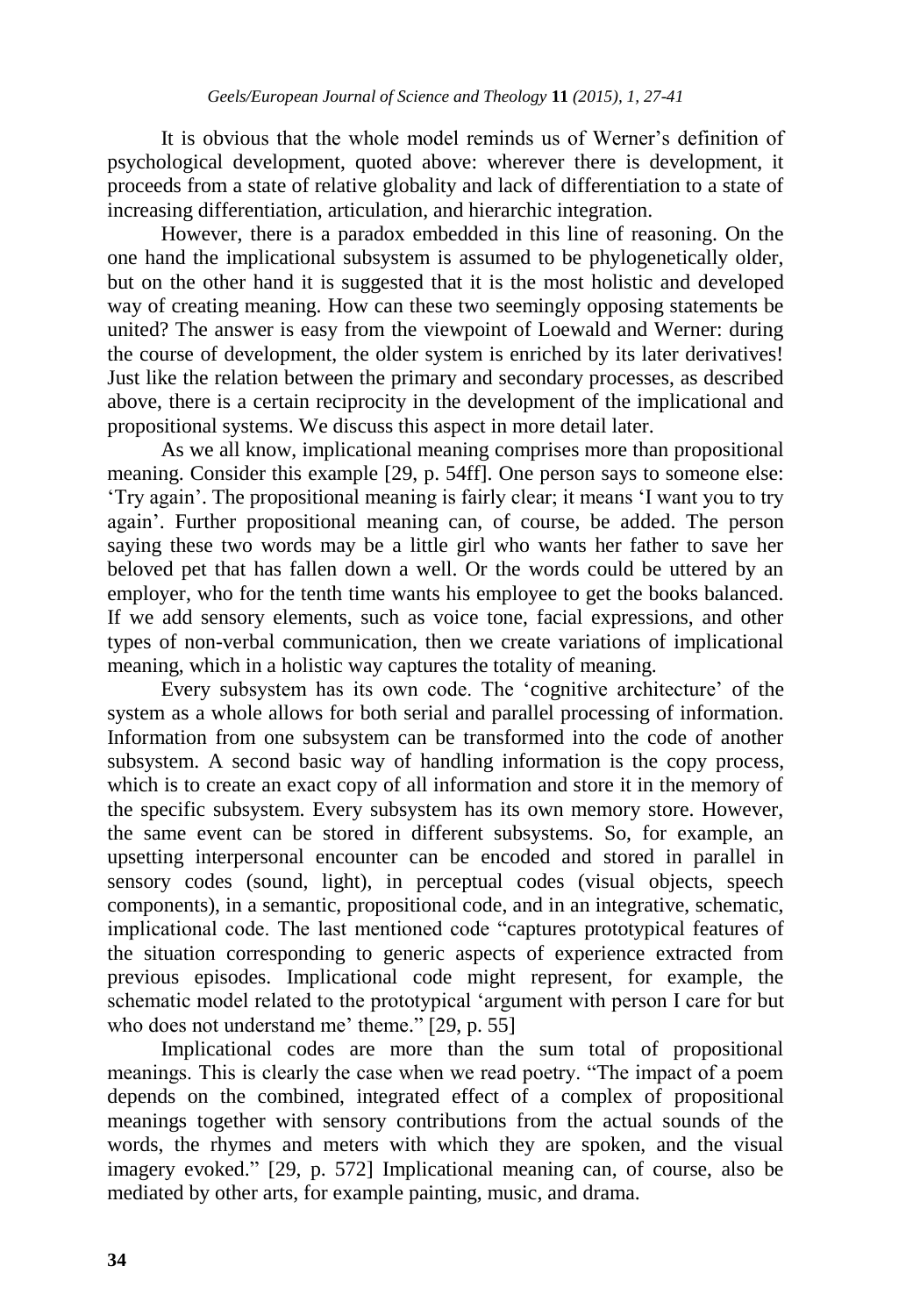#### *Mystic consciousness*

Let us now relate the two meanings systems to the world of religion. It is obvious that implicational meaning is part and parcel of the spiritual traditions within world religion. One example is the habit of transmitting tradition with the aid of story telling, so common in Zen-Buddhism and Sufism. In the world of religion aspects such as aesthetics, ethics, and metaphysics are brought together in a holistic way. The use of metaphors is commonplace. The word "light", for example, can in a Christian context mean several things: God as the source of light, the light of understanding, of good conduct, etc. [30].

Within the mystical traditions of the world religions it is often stated that intense experiences of the presence of God are ineffable. Some scholars are of the opinion that this attitude is a social construction, a learned aspect [31]. But within the framework of the multi-dimensional cognitive system being discussed, "the claim that religious experience is ineffable makes perfectly good sense. Ineffable experiences are presumably those that arise in the implicational system, and are encoded there. The sense of ineffability arises from the difficulty of translating a certain core of implicational meaning into any other code." [30, p. 185]

It goes without saying that there is a substantial portion of propositional meaning in the world of religion. Religious cognition, Watts states, often consists of a coordination of the two systems [30]. A certain system can, however, take a dominant position. In the case of theological texts, propositional meaning is predominating, while implicational meaning characterizes texts pertaining to contemplative traditions. An example of reciprocity between the systems is, I think, when a person in meditation or prayer feels the presence of God at implicational level and then communicates the experience in a letter to a friend, i.e. at a propositional level. Meditation is a good example of a religious activity which can bring about changes in the cognitive subsystems. According to Teasdale and his collaborators, the Buddhist technique called "mindfulness" can lead to an integration of subsystems [32]. But there are other effects of practicing meditation. One could be that practice in meditation leads to the shutting down of certain subsystems, those that handle verbal information; in other words the morphonolexical and articulatory systems. It might well be, Watts continues, that shutting down articulation thus may "lead to a temporal emphasis on implicational rather than propositional meanings, which may be linked to a degree of separation between the subsystems. There is the possibility that meditation leads to the two systems being partially dissociated for a period of time in what might be regarded as an altered state of consciousness." In any case, Watts concludes, theology, like all other academic disciplines, is formulated in propositional code, while a substantial part of religious language contains holistic, implicational meaning [30, p. 187].

Let me push this issue just a little bit further. Could this line of reasoning shed new light on issues such as the fundamentalist controversy, the problem whether the Bible should be interpreted literally or metaphorically? Are these different attitudes towards Scripture related to certain personality traits? Perhaps it is reasonable to assume that human beings also differ in their capacity to think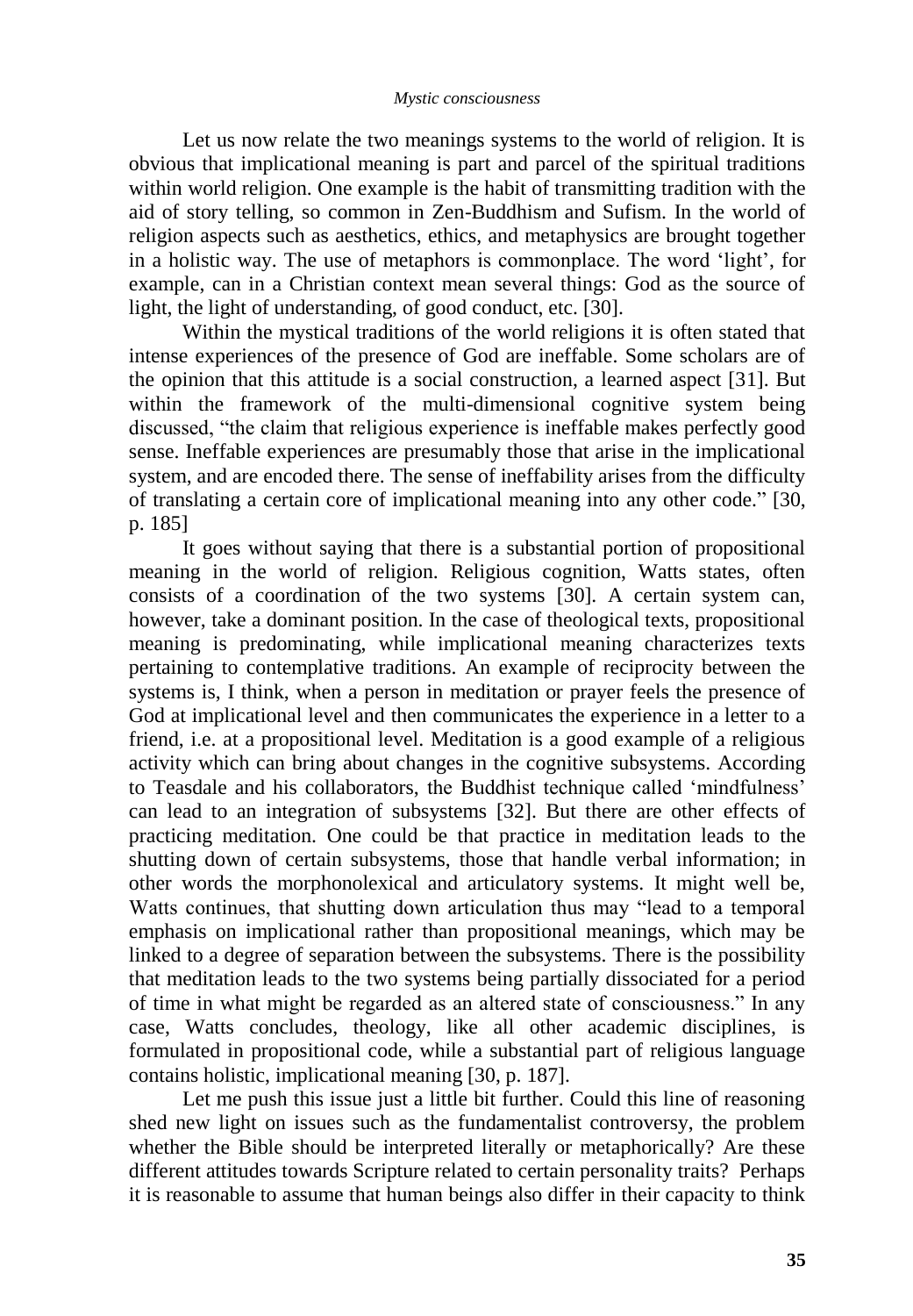propositionally or implicationally. It is obvious, for example, that not all people love poetry, or understand metaphors or verbal imagery. I think that this problem can be discussed in more detail with the support of psychodynamic theory.

## **5. Integration – ICS and psychodynamic theory**

The model presented above of interacting cognitive subsystems is clearly based on a systems approach. The interrelation of the nine subsystems shows, for example, how cognition and emotion are related. According to its founders, the model "claims to provide a comprehensive conceptual framework within which, in principle, accounts of all aspects of information processing can be developed" [29, p. 61].

I have taken this statement *ad notam* and intend in these final notes to attempt an integration of the two models. Let me state from the outset that I think that the relation between Loewald"s psychodynamic view and interacting cognitive subsystems is complementary. The defenders of the multi-level cognitive model are cognitive psychologists, some of them with a link to neurology. It is my conviction, however, that a fuller understanding of cognition can be reached when traditional cognitive psychology takes psychodynamic theory seriously – and *vice versa* of course. Let us start with a comparison between the two perspectives.

First of all, both approaches share a general systems approach as proposed by Ludwig von Bertalanffy, an approach which has been adopted by a great number of psychologists. The different aspects of psychodynamic cognition, i.e. primary and secondary processes, as well as the nine subsystems in the cognitive model, are good examples of *a complex of elements in mutual interaction*.

Secondly, they seem to share a common basis in Werner's definition of psychological development, which says that development "proceeds from a state of relative globality and lack of differentiation to a state of increasing differentiation, articulation, and hierarchic integration" [8, p. 126]. In the case of interacting cognitive subsystems there is development from an assumed earlier stage of implicational code, a differentiation into propositional code, and a new integration of both subsystems. In the psychodynamic model of Loewald, and similar models presented by other scholars, we do encounter the distinction between the earlier functioning of primary process cognition, the later development of secondary process, and its integration.

A third similarity, closely related to the second one, pertains to the interrelationship between the subsystems, whether Loewald's psychodynamics or interacting cognitive subsystems. Phylogenetically speaking, both the primary process and the implicational subsystem are assumed to be older than the secondary process, respectively propositional meaning. In addition, the mutuality between primary-secondary process cognition and propositionalimplicational meaning leads to new levels of meaning and integration.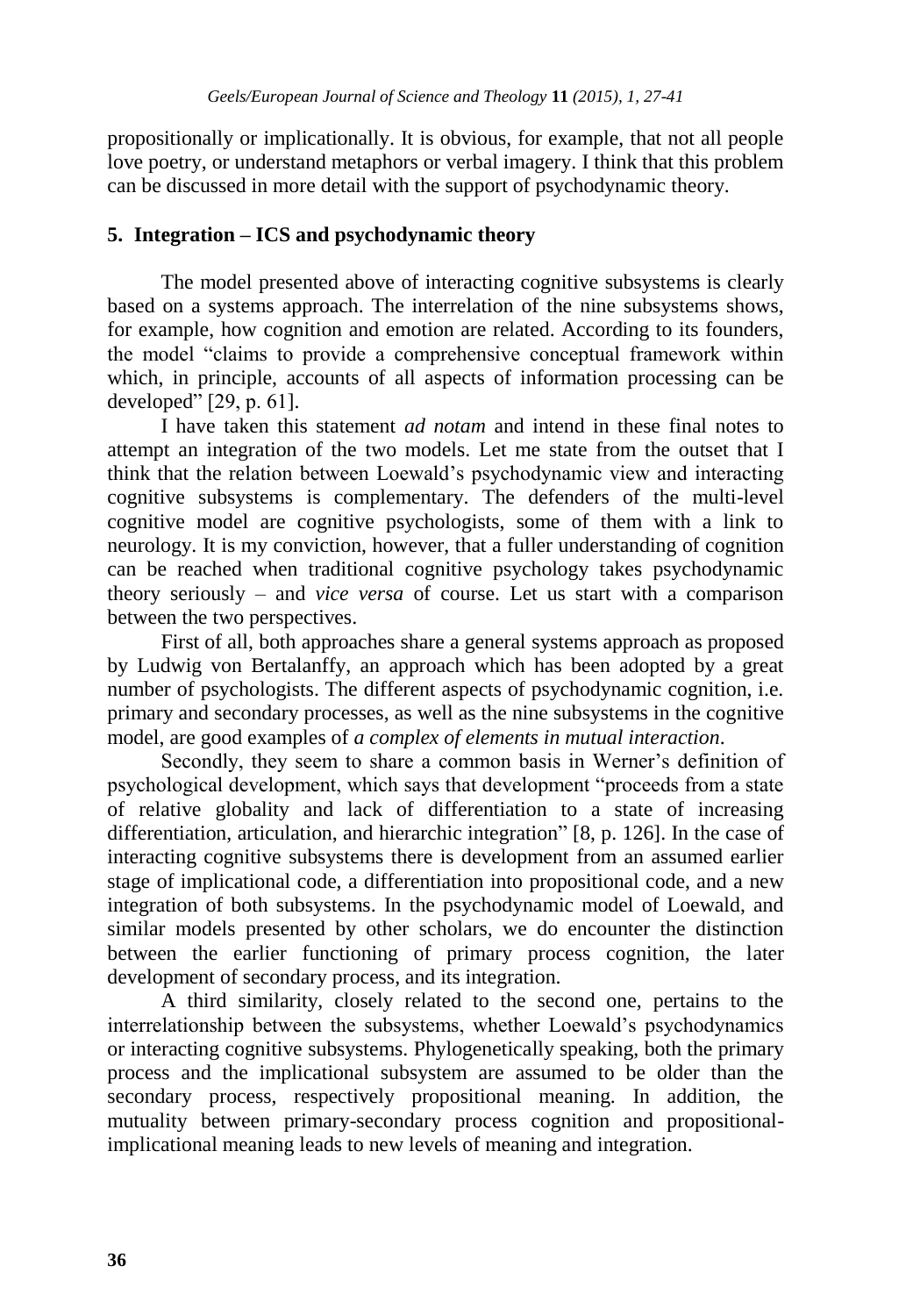I do think, however, that the concept of the dynamic unconsciousness and its primary process mentation, as defined by Loewald, deepens our understanding of the implicational subsystem. The main characteristic of this process is condensation, which, according to Loewald, is relevant to the mystic"s experience of *nunc stance*, the abiding now. During this timeless moment, "temporal and other articulating differentiations are dissolved or become condensed into oneness" [27, p. 65]. Other characteristics include emotionally charged imagery and plastic representation.

However, we do have a problem, I think, with terminology in the psychodynamic model. Loewald, as we have noticed above, attaches to Freudian concepts, but re-interprets him in an almost non-recognizable way. This easily leads to misunderstandings. The concepts primary and secondary in the Freudian frame are a result of *linear* thinking. But they are used by Loewald and others in a rather *cyclical* way. The two kinds of cognition are similar to a double spiral, interlinked at every level. This means that primary process thinking at the level of a three year old child is different from primary process cognition in the adult. Some scholars have proposed a new terminology for what Silvano Arieti [21] has called "the magic synthesis" – the tertiary process.

I do think that religious visions are a result of the interplay between Ego and Id, an integration of the two main systems, both within cognitive psychology and psychodynamics, a "magic synthesis" creating order in chaos.

A final question is how we can operationalize this wider model – actually a result of increasing differentiation and integration – in order to reach a fuller understanding of mystical experience. We have already noticed that the aspect of ineffability is related to the assumption that mystical experience is at an implicational level and therefore cannot adequately be grasped at a propositional level. The mystic does his or her utmost to stretch the limits of language by using paradoxes, metaphors, similes, stories, poetry, and the like. In other words, the intense experience of divine presence leaves traces in the mystic"s verbal attempts to express the inexpressible.

I think there is a relevant analogy in the psychology of creativity. The Swedish psychologist Marianne Jeffmar [33-35] has studied the relation between creative insight and its verbal expression. Since she connects with both Werner and a general systems approach she fits exceptionally well into this discussion. The creative person, she writes, has an ability to combine imaginative processes with so-called ductive processes, comprising both deduction and induction. The third process in her model, called "Ways of Cognitive Action" (WOCA), is the annotative process. Annotative processes are the most dependent on the environment, while imaginative processes are the least dependent on the environment. In between she places the abstract and analytical ductive processes. Imaginative processes appear to be the equivalent of the primary process in psychoanalysis, while the other two cognitive styles are related to the rational secondary process [27, p. 65].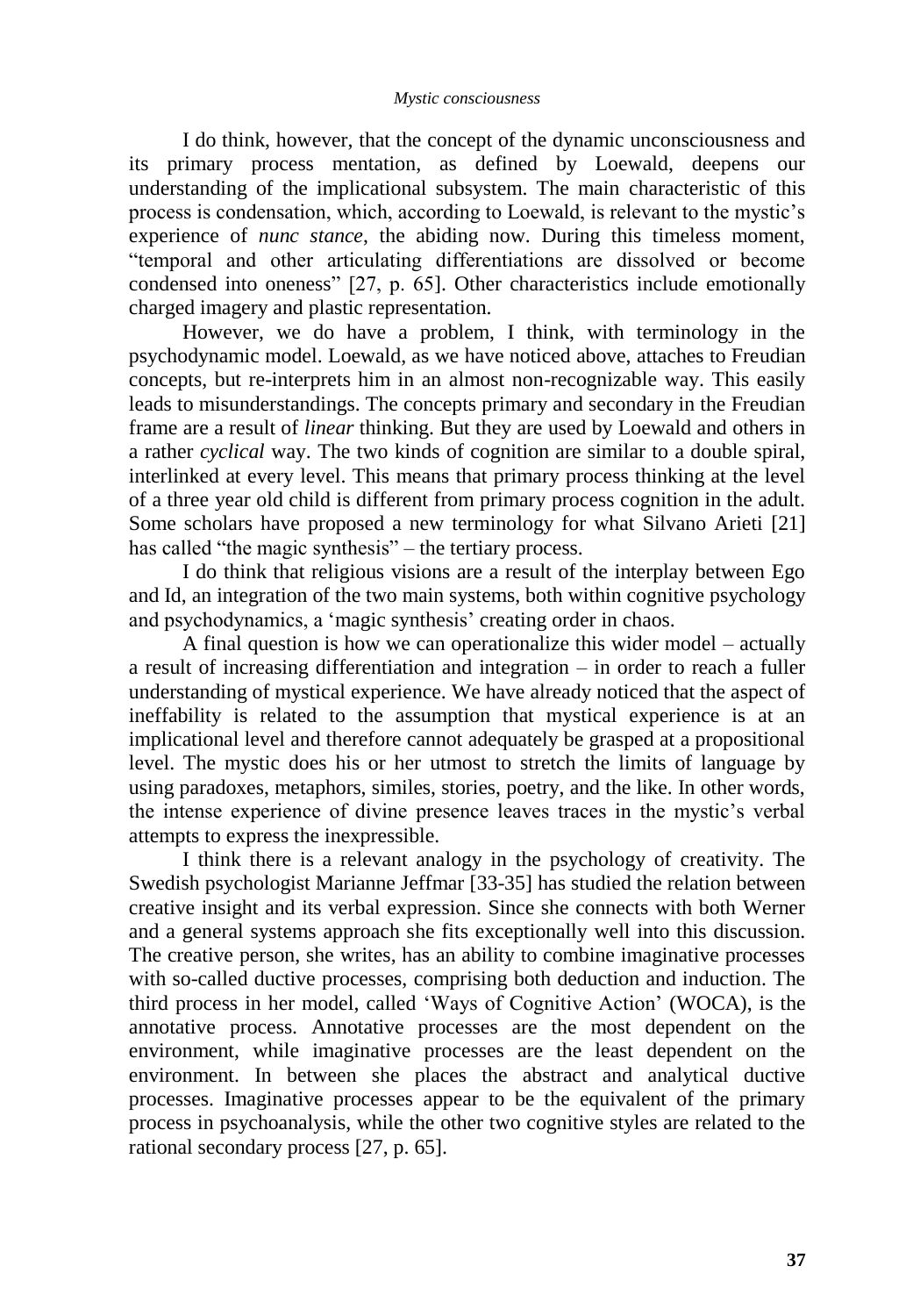The three "ways of cognitive action" are hypothetical constructs, Jeffmar states. This statement is, of course, just as true for the different models we have discussed above. The issue at stake now is how we can find verbal traces of them. Jeffmar"s suggestion is that the three cognitive styles are mirrored in certain empirically testable sub processes [34; 35, p. 16]. Imaginative functioning is expressed in the sub process *syncretism*; ductive styles are expressed in the sub process *flexibility;* while the annotative process shows itself in *exactness*. Syncretism is defined as "(a) a disposition towards forming combinations and/or fusions of disparate concepts or elements in a confident and/or unexpected way. It is also defined as (b) a tendency not to keep apart phenomena and facts, feeling and perception. The resulting associations seem to be made without careful consideration." Flexibility is defined as "a disposition towards conscious, intellectual interpretations of phenomena and facts in (a) different, and/or (b) unexpected ways. These interpretations are of the nature of forming or testing hypotheses. Flexibility is also seen as (c) a tendency to view phenomena as well as facts as contrasts to each other." Exactness, finally, is defined as "a disposition towards literal interpretations of phenomena and facts" [33].

If, for example, a person is asked to "say something about the word darling", we can have the following kind of responses: "My darling is like a gold berry" (syncretism), or "The word "darling" can mean different things depending on the context" (flexibility), or "A word that consists of seven letters" (exactness) [33].

Again, just as is the case with the two approaches as described above, it is the joint activity of imaginative and ductive processes that makes the creative person. In another article Jeffmar relates these two processes to the primary and secondary processes in psychoanalysis [33]. However, if there is a dominance of ductive and annotative processes, the person can be highly intelligent, but with little creativity. In the first case we encounter what I have called the marriage of Ego and Id; in the second case we recognize a bad marriage.

To the best of my judgment, the concepts of Jeffmar can be applied to the analysis of mystical texts. We are back to the point of departure. The two verbal descriptions of the presence of God by Hjalmar Ekström provide a good example of the sub process flexibility. This concept should also comprise the mystic"s readiness to create neologisms. Ekström mentions concepts such as "born out" and "born in", used in his mystical theology in order to describe the death of personality and the rebirth in Christ consciousness [36]. Another example is Simone Weil (1909-1943) and her concept "décréation".

It would not be too difficult to find examples both of syncretism and flexibility in the texts of the mystics, especially in the case of so-called cataphatic experiences, for example visions and voices of a divinely interpreted world. They often show how different elements can be combined in surprising ways. Let me illustrate with just one example, again from the documents of the Swedish mystic Hjalmar Ekström. After eight years of disharmony, during which he educated himself to be a deacon and spent about four years in service,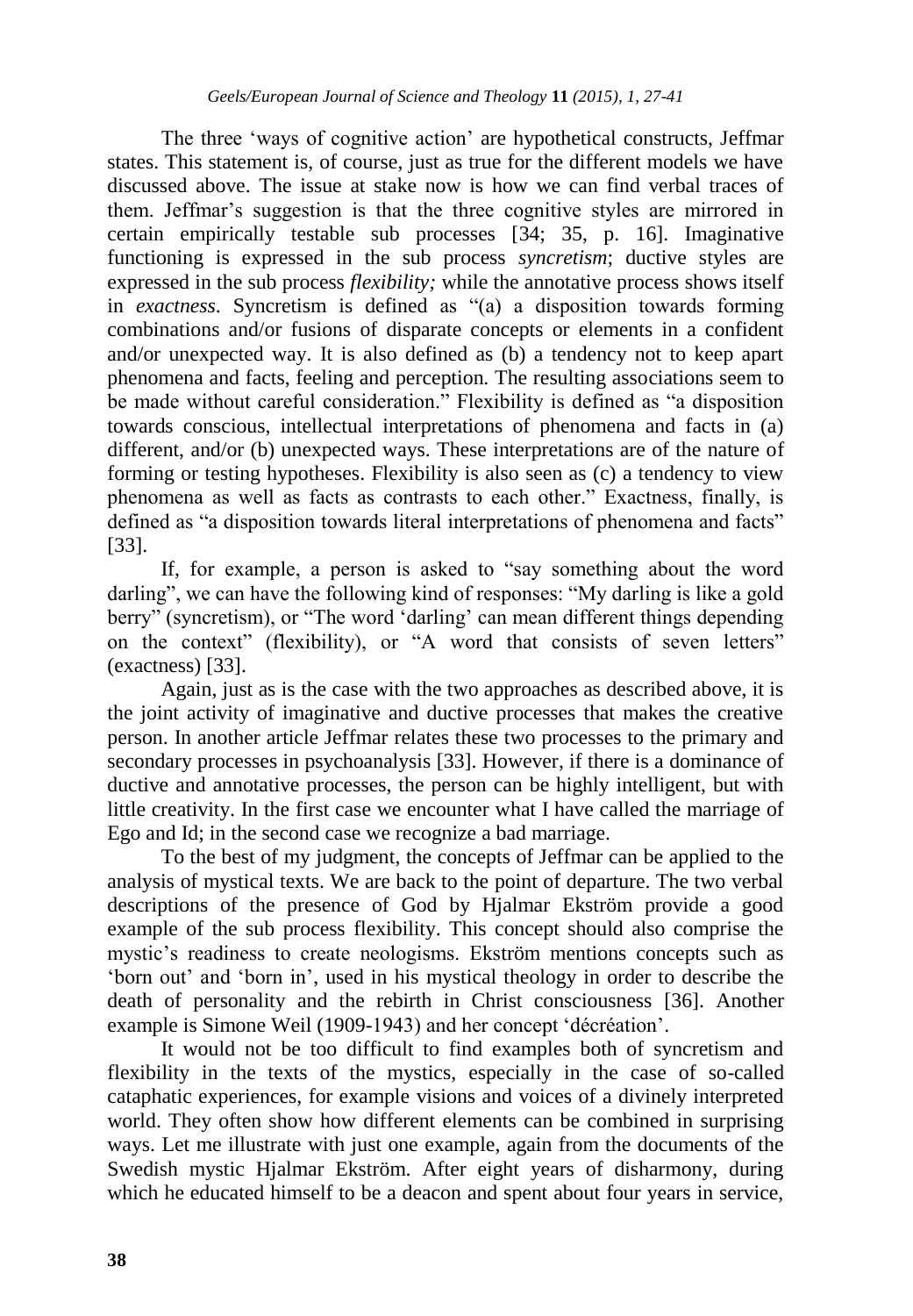Ekström experienced a severe existential crisis. During this period he wandered around as a kind of preacher for a year and a half. We still have his letters written to his wife when away from home. A dominating motive in these letters is the conviction of God"s guidance in all walks of life. "God guides in everything, may we be secure and happy and with courage follow his paths", he wrote to his wife in October 1914. The necessities of life forced Ekström to return to the work of a deacon in the fall of 1915, a situation which must have created considerable conflict. The new position did not last long. In the spring of 1916 he requested and was granted leave of absence which lasted the rest of his life. He radically broke all ties with the diaconate and the church, which he criticized vehemently. He then took a vacation, walked alone in the woods, and to his eyes only appeared a flaming cross, and he heard a voice saying, "Hereafter the path becomes pathless". The visionary and auditory experience rendered a solution to the assumed conflict. Conviction replaced doubt – there was divine guidance after all. The lightning bolt, shaped as a cross, and the words that from now on "the path would be pathless" can clearly be described psychologically as autosymbolic representations of his need to receive an answer to his fundamental question. Even though the path would now be pathless, Ekström now knew there was still guidance. Regarded separately, the verbal and visual components appear to be unrelated. In combination, they present a powerful and convincing message, giving the life of Ekström meaning and direction.

In terms of the interacting cognitive subsystems model, Ekström"s experience is at an implicational level. But this model says very little about the kind of processes being activated. This is precisely the point where cognitive psychology and psychoanalysis can be complementary. With the concept of autosymbolic representation of intrapsychic conflicts we have an additional heuristic tool in order to deepen our understanding of visionary experience.

In a future study I will present a number of contemporary and historical cases in order to test this method of analysis. It might be necessary to extend the sub processes as mentioned by Jeffmar. I have already taken a step in this direction by introducing the concepts of neologism and autosymbolic representation. Texts describing mystical experience and its interpretation in mystical theologies are all we have. Only by careful analysis of these texts can we unveil something of the possible cognitive processes that give rise to them. After all, language is the mystic"s stumbling attempt to express the inexpressible.

#### **References**

- [1] T. Tremblin, *Minds and Gods: the Cognitive Foundations of Religion,* Oxford University Press, Oxford and New York, 2006, 175.
- [2] A.R. Damasio, *The Feeling of What Happens. Body and Emotion in the Making of Consciousness*, Harcourt Brace, New York, 1999.
- [3] A.R. Damasio, *Looking for Spinoza. Joy, Sorrow and the Feeling Brain*, Harcourt, Orlando, 2003.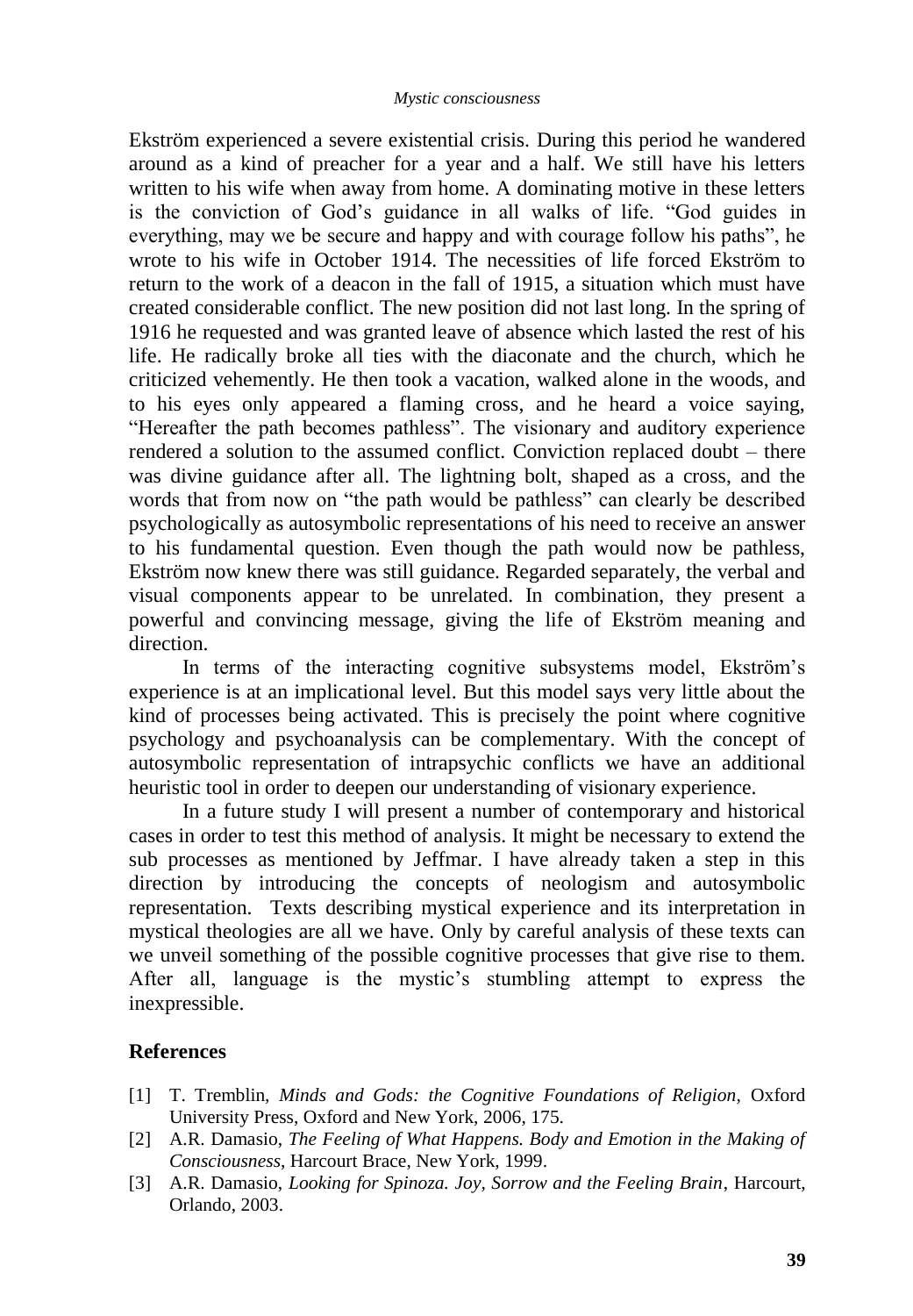- [4] Mechthild of Magdeburg, *The Flowing Light of the Godhead*, Paulist Press, New York, 1989, 49.
- [5] L. von Bertalanffy, *General System Theory. Foundations, Development, Applications,* George Brasiller, New York, 1968, 33, 208.
- [6] G.W. Allport, J. Abnorm. Soc. Psych., **61(3)** (1960) 3101-310.
- [7] H. Werner and B. Kaplan, *Symbol Formation. An Organismic-Developmental Approach to Language and the Expression of Thought*, John Wiley & Sons, New York, 1963, 4.
- [8] H. Werner, *The Concept of Development from a Comparative and Organismic Point of View*, in *The Concept of Development*, D.B. Harris (ed.), University of Minnesota Press, Minneapolis, 1957, 125-148: 126.
- [9] S. Arieti, *The Intrapsychic Self. Feeling and Cognition in Health and Mental*  Illness, Basic Books, New York, 1967/1976, viii, 7f.
- [10] N. Dixon, *Preconscious Processing*, John Wiley & Sons, Chichester, 1981.
- [11] H. Leuner, Journal of Mental Imagery*,* **1(1)** (1997) 73-91.
- [12] H.W. Loewald, *Psychoanalysis and the History of the Individual*, Yale University Press, New Haven & London, 1978, 18, 31.
- [13] J.W. Jones, Psychoanal. Rev., **86(6)** (2001) 793-809.
- [14] J.W. Jones, *Terror and Transformation. The Ambiguity of Religion in Psychoanalytic Perspective*, Brunner-Routledge, Hove, 2002, 92f.
- [15] L.S. Kubie, *Neurotic Distortion of the Creative Process*, Noonday Press, Lawrence, 1958, 21f, 45.
- [16] A. Ehrenzweig, *The Hidden Order of Art*, University of California Press, Berkeley, 1967, part 1.
- [17] J.R. Suler, Psychol. Bull., **88** (1980) 144-165.
- [18] G.J.W. Smith, Psychoanalysis and Contemporary Thought, **4** (1984) 275-286.
- [19] R.R. Holt (ed.), *The Development of the Primary Process: A Structural View*, in *Motives and Thought: Psychoanalytic Essays in Honor of David Rapaport*, International Universities Press, New York, 1967, 344-384.
- [20] P. Noy, Int. J. Psychoanal., **50** (1969) 155-178.
- [21] S. Arieti, *Creativity. The Magic Synthesis*, Basic Books, New York, 1976.
- [22] J.E. Gedo, *Portraits of the Artist. Psychoanalysis of Creativity and Its Vicissitudes*, The Guilford Press, New York & London, 1983, 33ff.
- [23] J.W. Jones, *Contemporary Psychoanalysis and Religion*, Yale University Press, New Haven & London, 1991, 56ff.
- [24] A. Geels, *Att möta Gud I kaos. Religiösa visioner i dagens Sverige*, Norstedts, Stockholm, 1991.
- [25] A. Geels, Studies in Spirituality, **2** (1992) 223-236.
- [26] A. Geels, *Transforming moments. A Psychological Perspective on Religious Visions. Contemporary and Historical Cases*, in *Mysticism: A Variety of Psychological Perspectives*, J.A. Belzen & A. Geels (eds.), Rodopi, Amsterdam, 2003.
- [27] H.W. Loewald, *Sublimination*, Yale University Press, New Haven, 1988, 48.
- [28] J.D. Teasdale, *Multi-Level Theories of Cognition-Emotion Relations*, in *Handbook of Cognition and Emotion*, T. Dalgleish & M. Power (eds.), John Wiley & Sons, Chichester, 1999, 665-681: 667.
- [29] J.D. Teasdale and P.J. Barnard, *Affect, Cognition, and Change: Re-Modelling Depressive Thought*, Lawrence Erlbaum, Hove, 1993, 52.